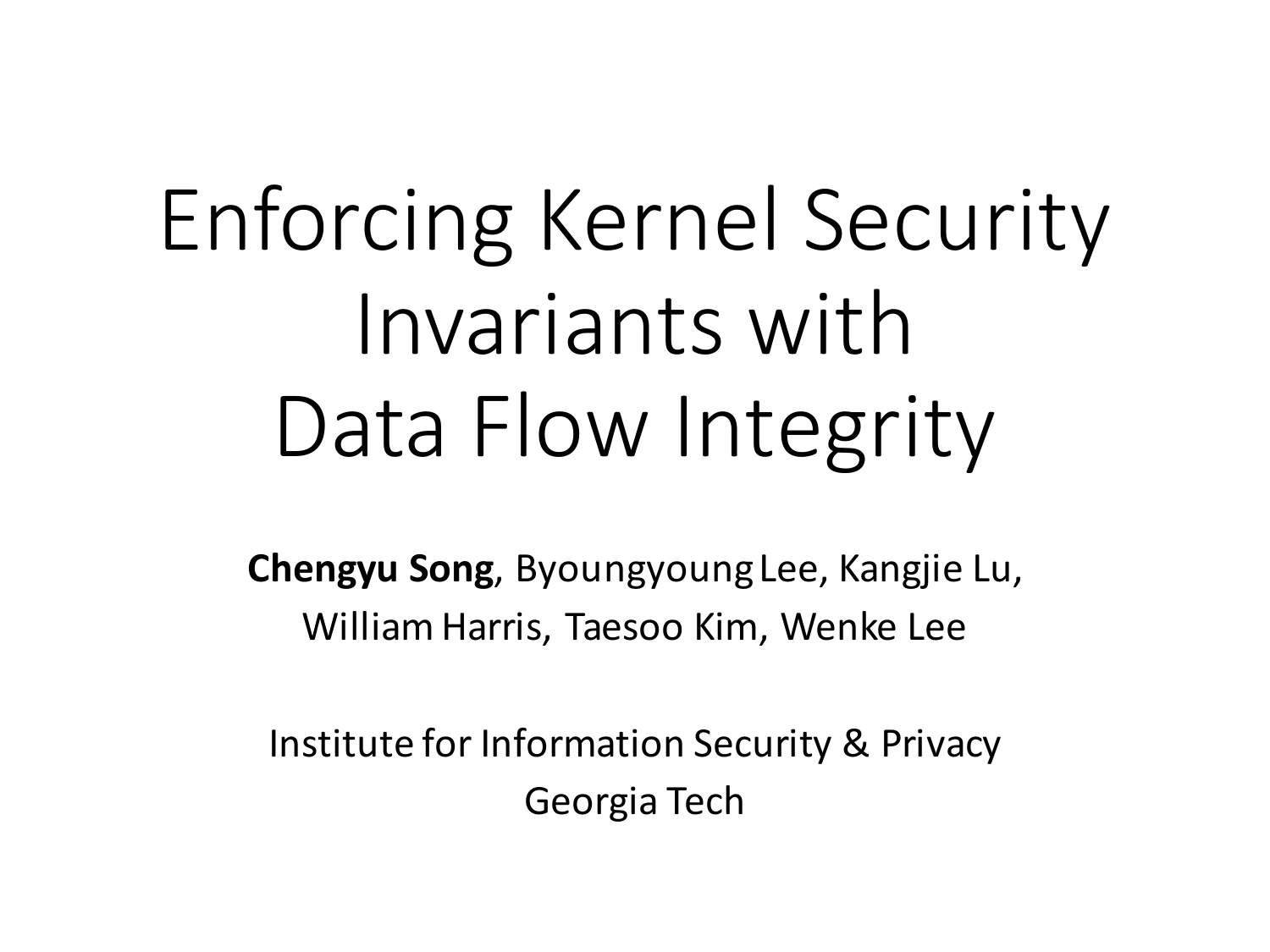### **Kernel Memory Corruption Vulnerability**

- Kernel is important
	- The de-facto trusted computing base (TCB)
	- Foundation of upper level security mechanisms (e.g., app sandbox)
- Kernel vulnerabilities are not rare
	- Written in C
	- Emphasize on performance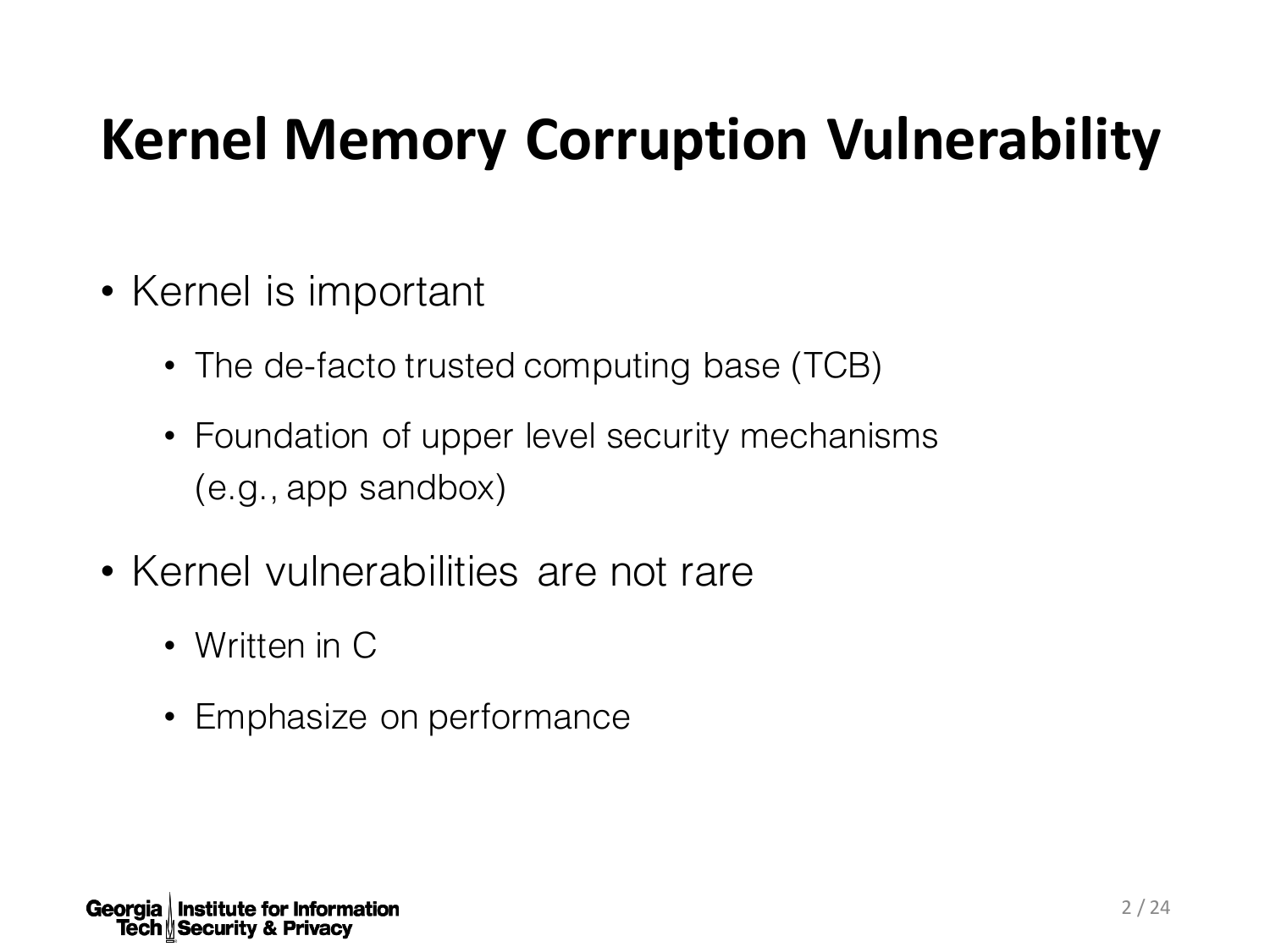### **Privilege escalation attacks**

- One of the most powerful attacks
- Most popular attack against kernel
- Hard to prevent
	- Chrome sandbox bypass
	- iOS jailbreak
	- Android rooting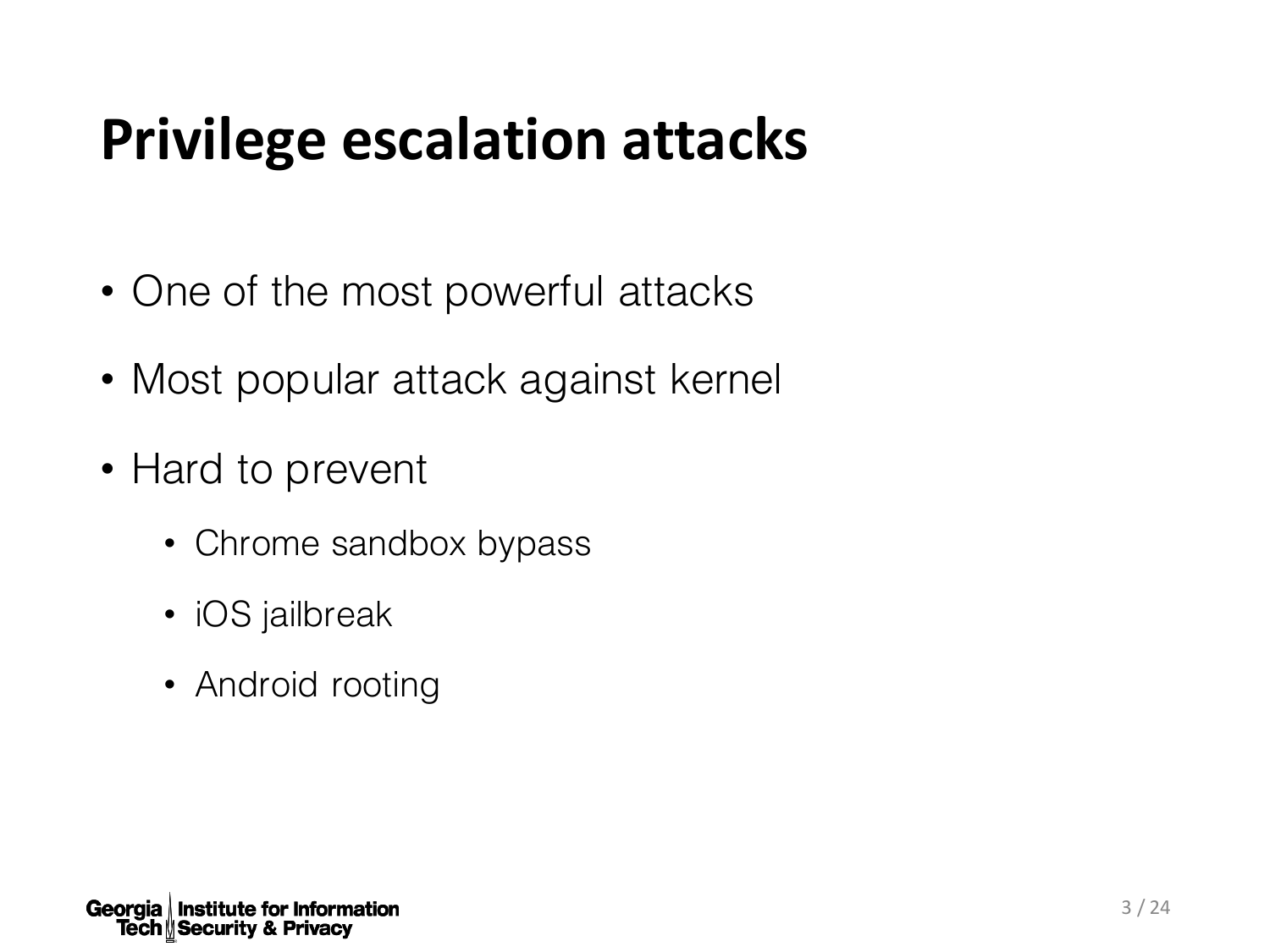### **Challenge 1: many ways to exploit**

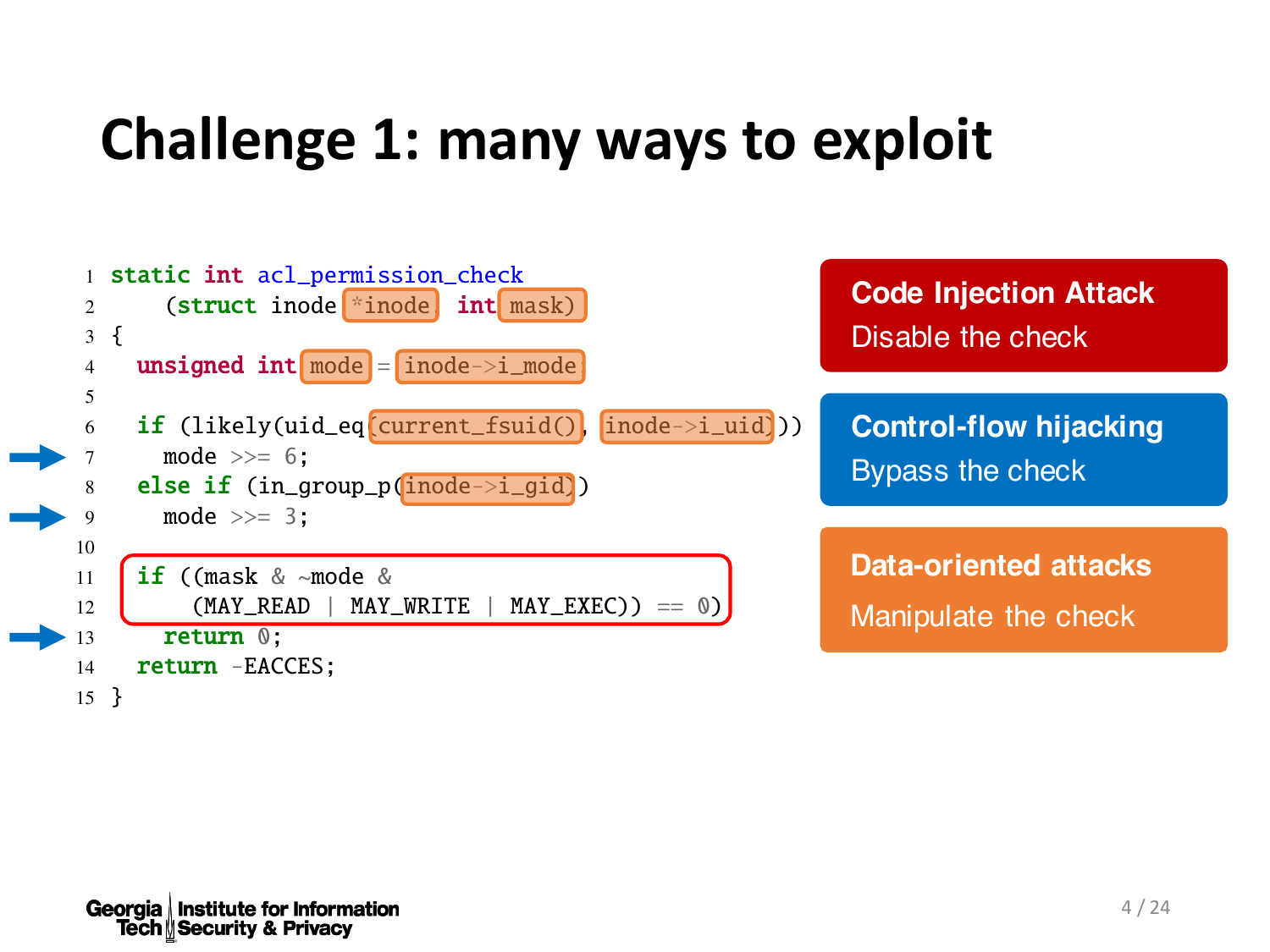## **Challenge 2: performance**

- Protecting all data is not practical
	- Secure Virtual Architecture (SVA) [SOSP'07]
		- Enforces kernel-wide memory safety
		- Performance overhead: 5.34x ~ 13.10x (LMBench)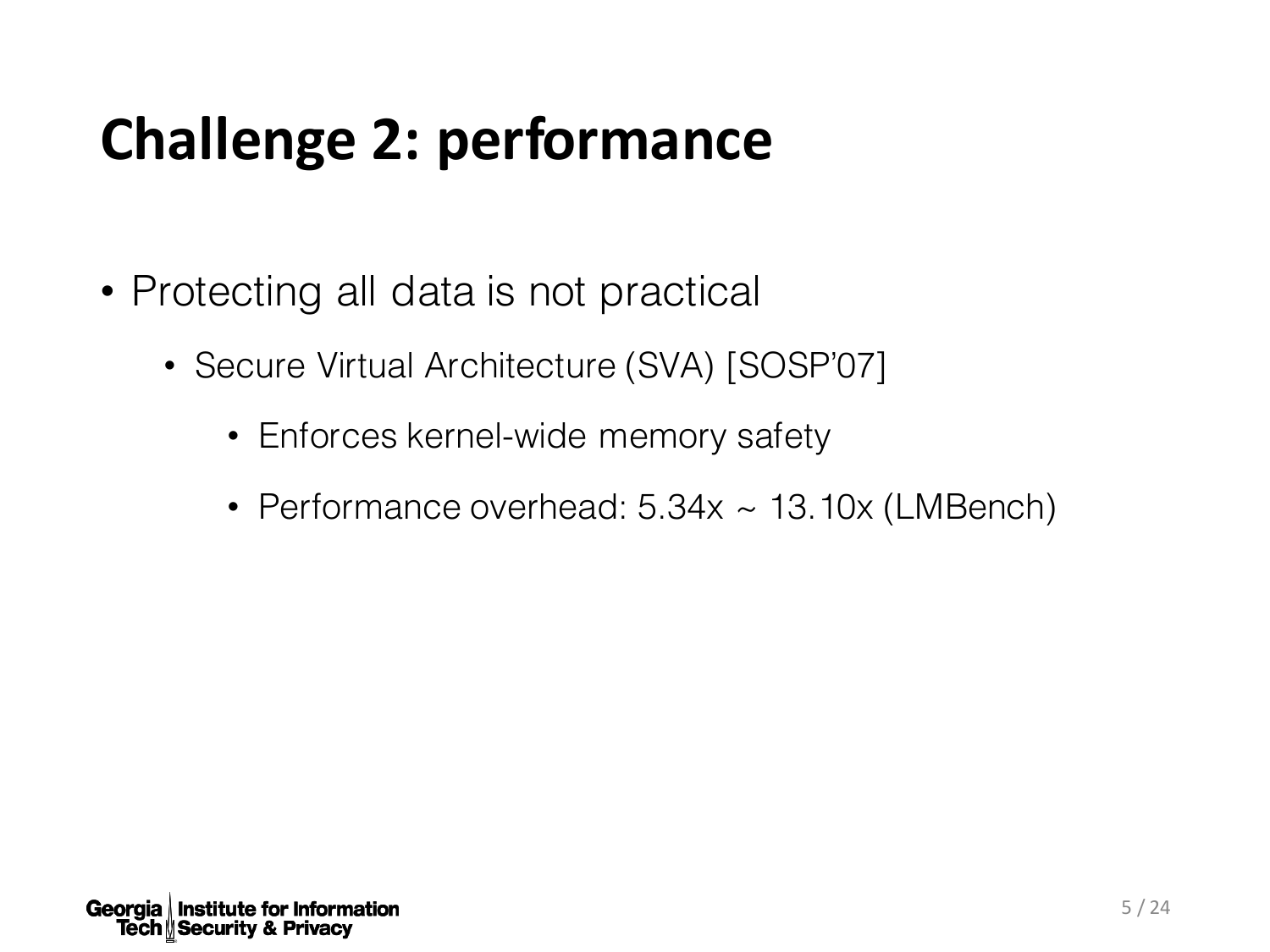#### **Our approach**

- Only protects a subset of data that is large enough to enforce **access control invariants** [NTIS AD-758 206]
	- Complete mediation
		- **Control-data**  $\rightarrow$  Code Pointer Integrity [OSDI'14]
	- Tamper proof
		- **Non-control-data** used in **security checks**  $\rightarrow$  this work
	- Correctness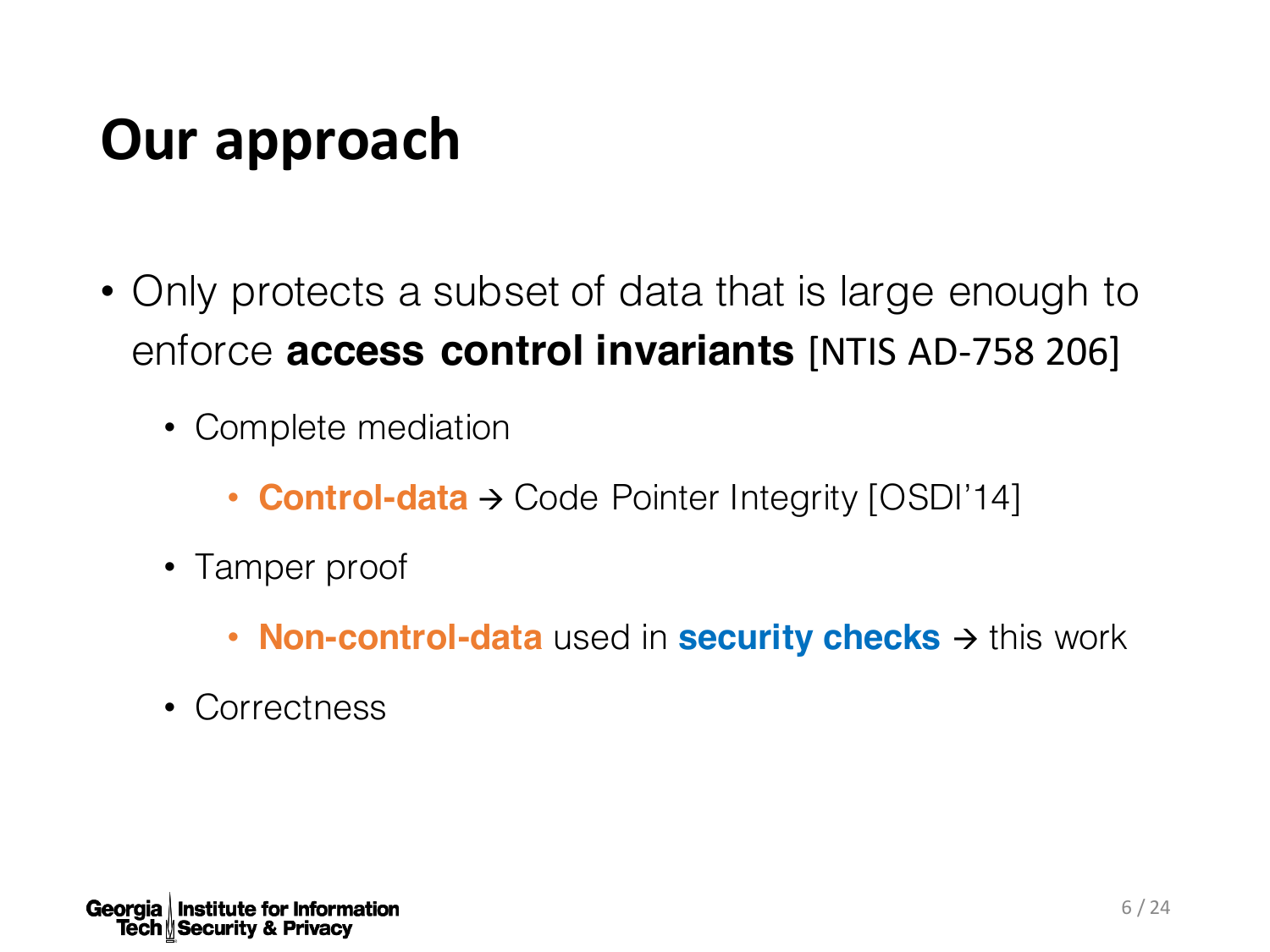### **Step 1: discover all related data**

- Observation: OS kernels have well defined error code for **security checks** (when they fail)
	- POSIX: EPERM, EACCESS, etc.
	- Windows: ERROR\_ACCESS\_DENIED, etc.
- Solution: leverage this implicit semantic to automatically infer **security checks**
- Benefits
	- **Soundness**: capable of detecting all security related data (as long as there is no semantic errors)
	- **Automated**: no manual annotation required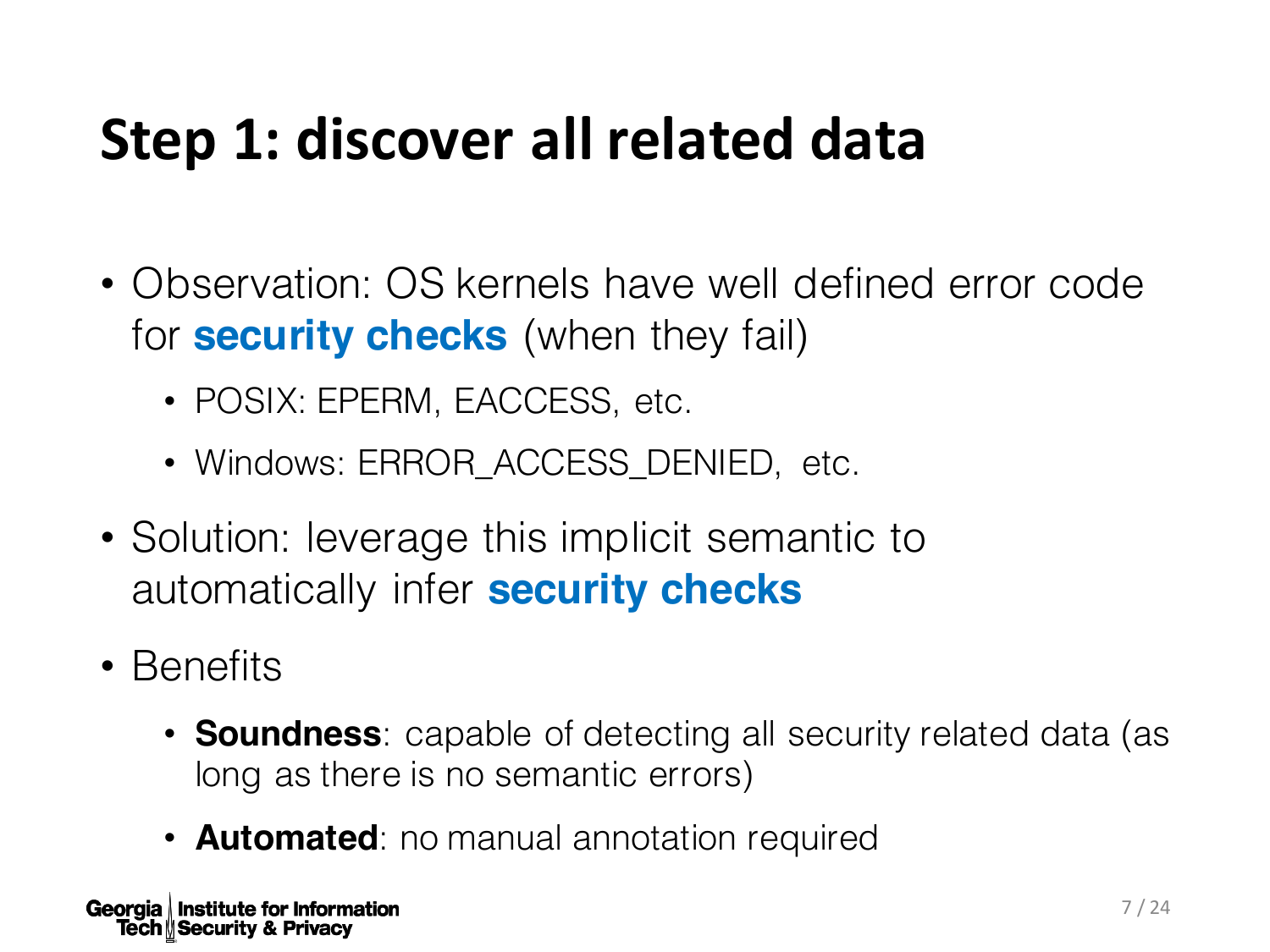#### **A simple example**

**Tech** *N* Security & Privacy

Step 1: collect return values

```
1 static int acl_permission_check
      2 (struct inode *inode, int mask)
      3 {
      4 unsigned int mode = inode->i_mode;
      5
      6 if (likely(uid_eq(current_fsuid(), inode->i_uid)))
      7 \qquad \text{mode} \gg= 6:
      8 else if (in_qroup_p(inode \rightarrow i_qid))9 mode >>= 3;
     10
     11 if ((mask & ~mode &
     12 (MAY_READ | MAY_WRITE | MAY_EXEC)) == 0)
     13 r return \mathbf{0};
     14 return -EACCES;
     15 }
Georgia | Institute for Information
```
 $8/24$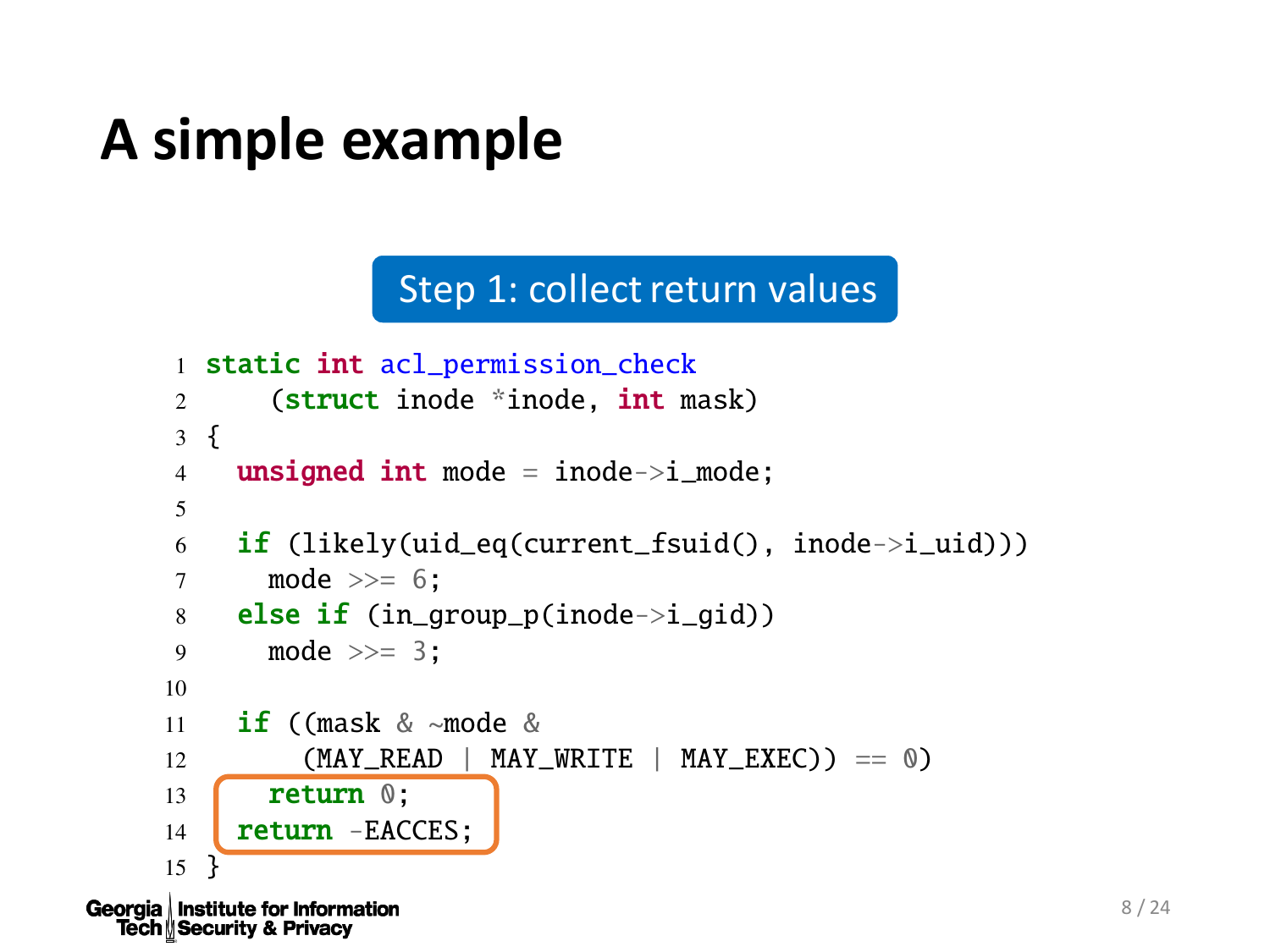#### **A simple example**

**Tech** *M* Security & Privacy

Step 2: collect conditional branches

```
1 static int acl_permission_check
     2 (struct inode *inode, int mask)
     3 {
     4 unsigned int mode = inode->i_mode;
      5
     6 if (likely(uid_eq(current_fsuid(), inode->i_uid)))
     7 \qquad \text{mode} \gg= 6:
     8 else if (in_qroup_p(inode \rightarrow i_qid))9 mode >>= 3;
     10
     11 if ((mask & ~mode &
     12 (MAY\_READ \mid MAY\_WRITE \mid MAY\_EXEC) == 0)
     13 return 0;
     14 return -EACCES;
     15 }
Georgia | Institute for Information
```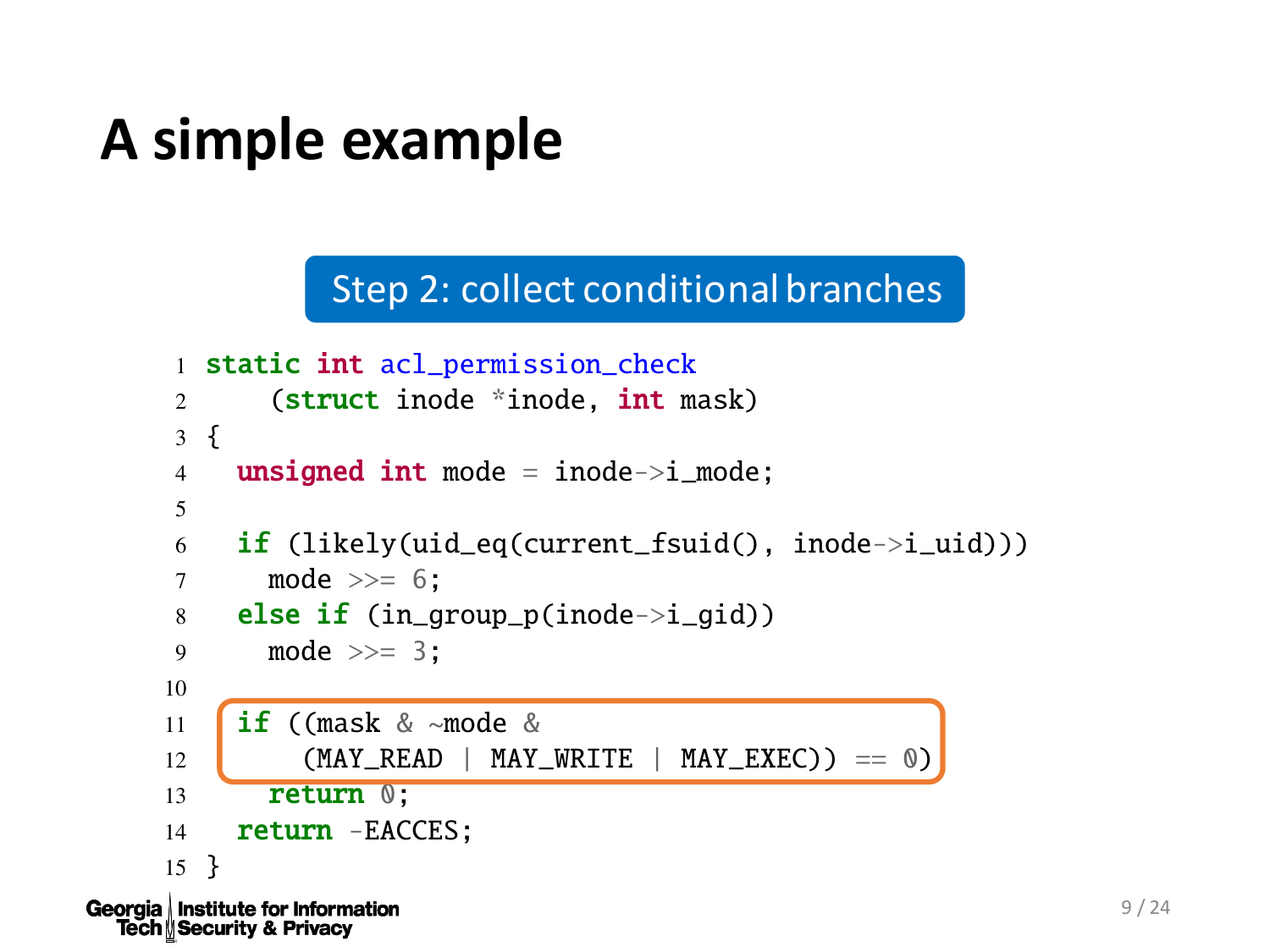#### A simple example

Step 2: collect conditional branches

#### **Collect Dominators**

if (condition1 || condition2) return 0;

else

return -EACCESS;

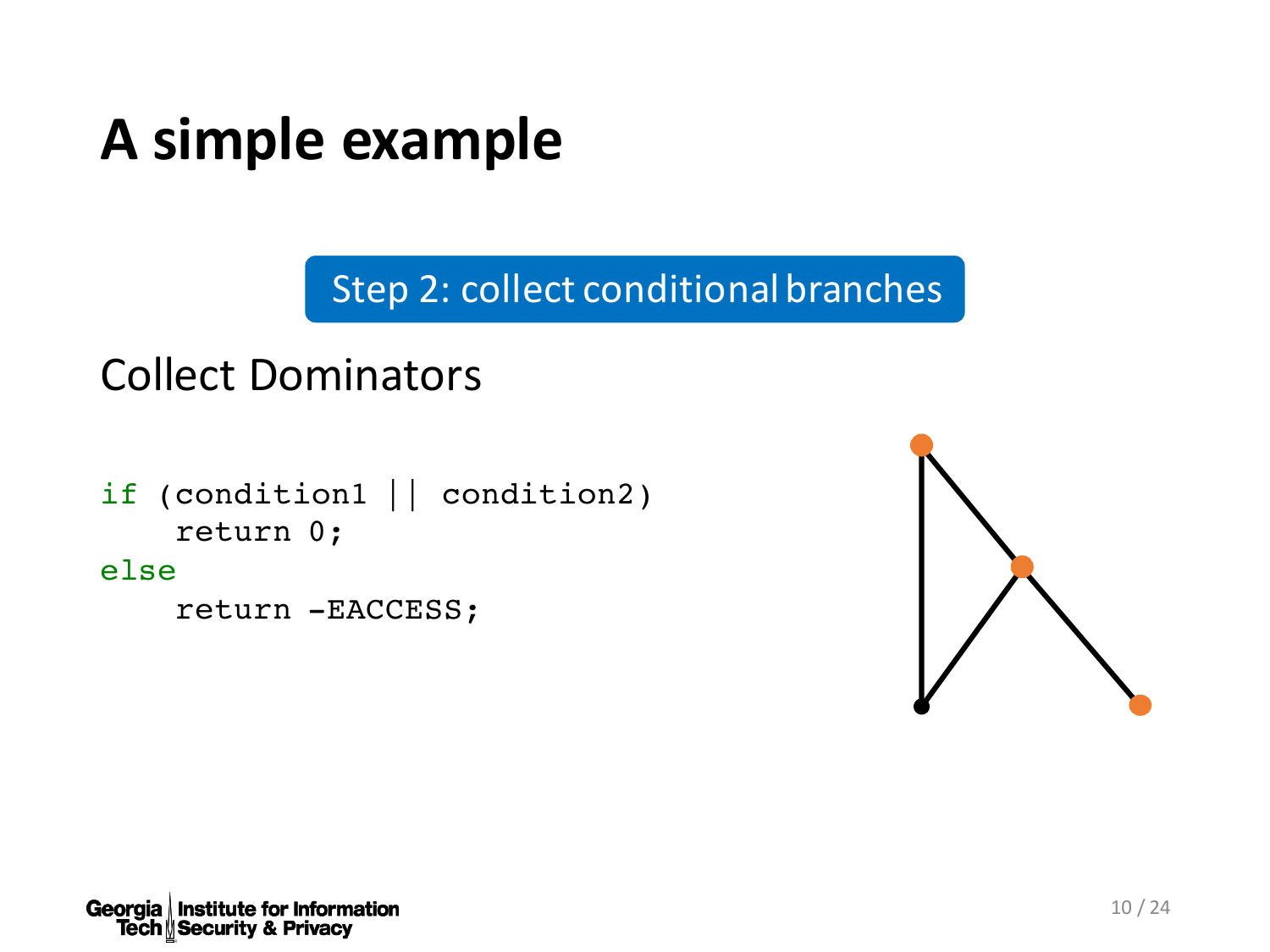#### A simple example

Step 2: collect conditional branches

## **Avoid Explosion**

if (uid\_eq) mode  $\gg$  6; else mode >> 3;

if (condition) return -EINVAL;



Georgia | Institute for Information **Tech**<sup></sup> Security & Privacy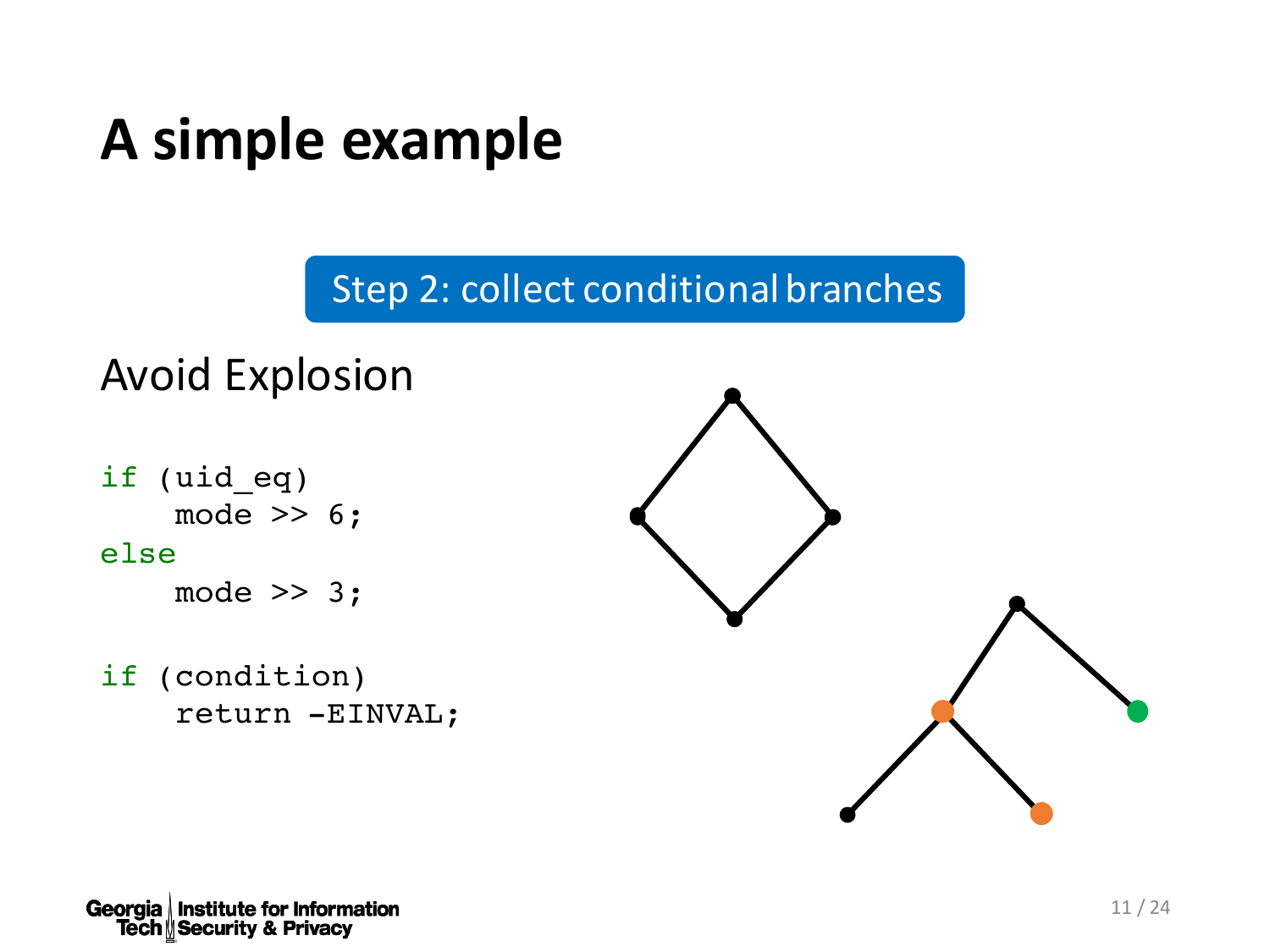#### A simple example

Step 3: collect dependencies

```
1 static int acl_permission_check
      2 (struct inode *inode, int mask)
      3 {
      4 unsigned int mode = inode->i_mode;
      5
      6 if (likely(uid_eq(current_fsuid(), inode->i_uid)))
      7 \qquad \text{mode} \gg = 6;
      8 else if (\text{in\_group\_p}(\text{inode} \rightarrow i\_gid))9 mode \gg = 3:
     10
     11 if ((mask & ~mode &
     12 (MAY\_READ \mid MAY\_WRITE \mid MAY\_EXEC) == 0)
     13 return 0;
     14 return -EACCES;
     15 }
Georgia | Institute for Information
```
**Tech** *M* Security & Privacy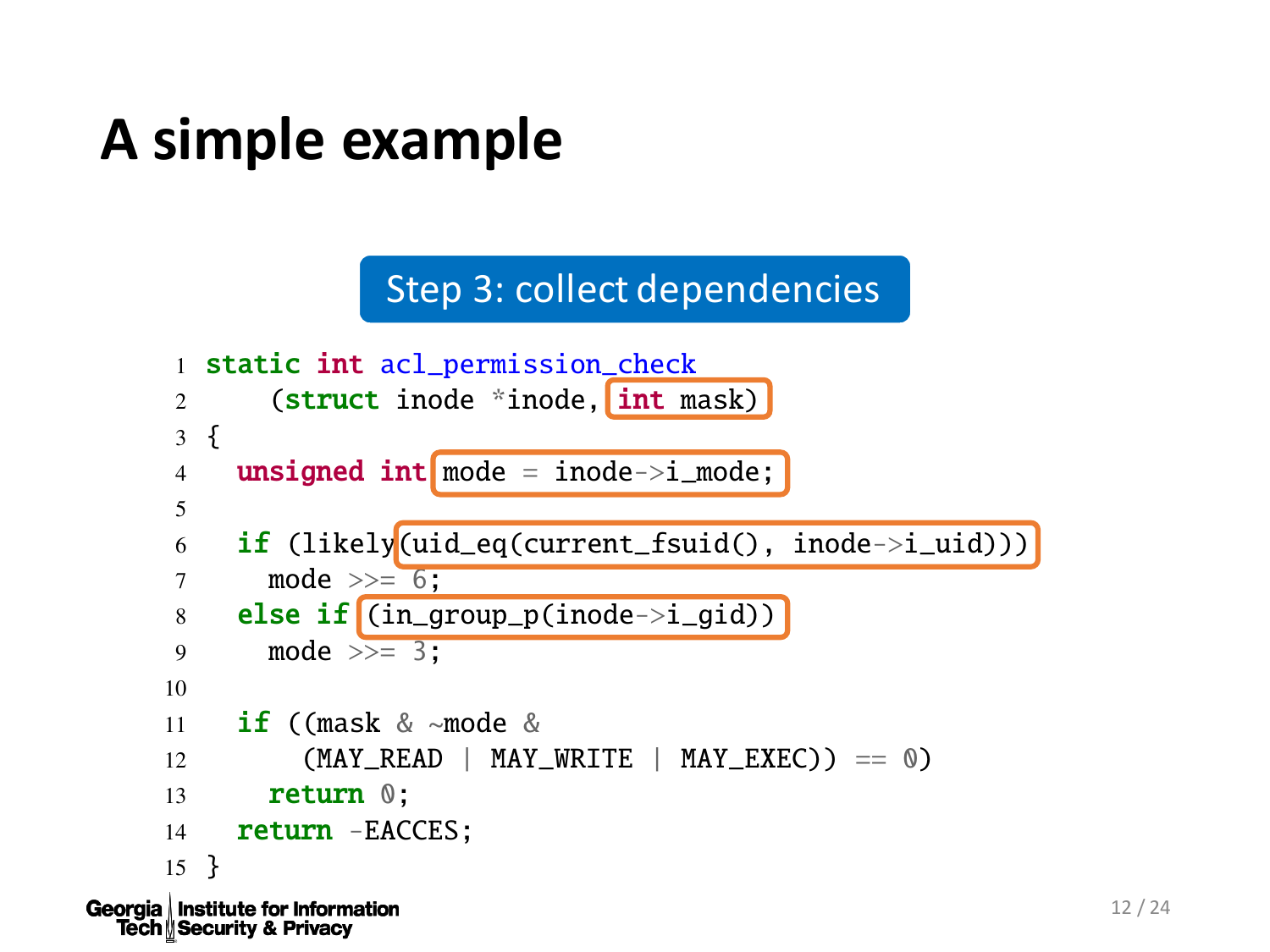#### **Be complete**

- Collects data- and control-dependencies **transitively**
- Collects sensitive pointers **recursively**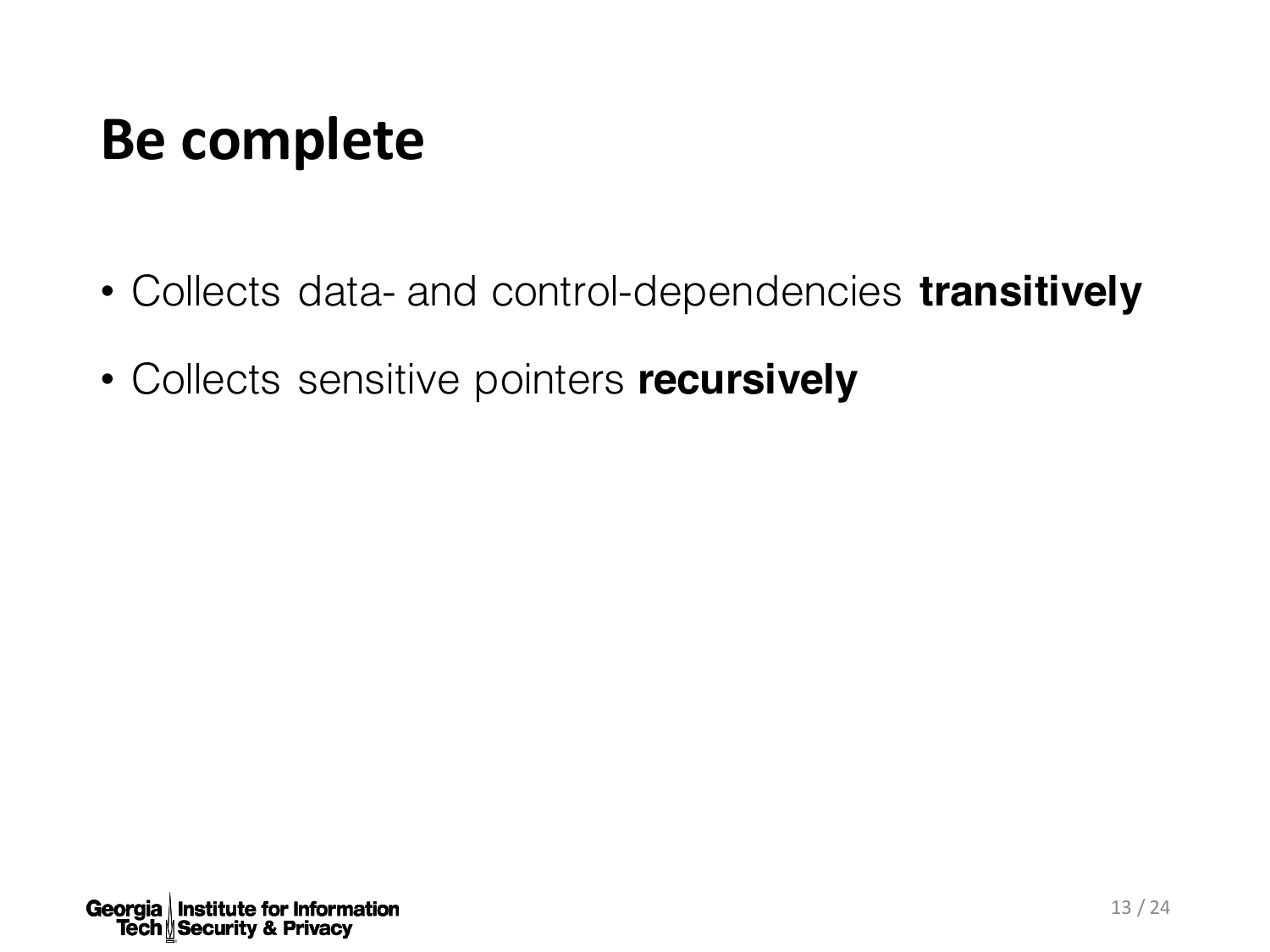### **Step 2: protect the integrity of data**

- Data-flow integrity [OSDI'06]
	- Runtime data-flow should not deviate from static data-flow graph (similar to control-flow integrity)
		- For example, string should not flow to return address or uid
	- How
		- Check the last writer at every memory read
	- Challenge
		- Performance! (104%)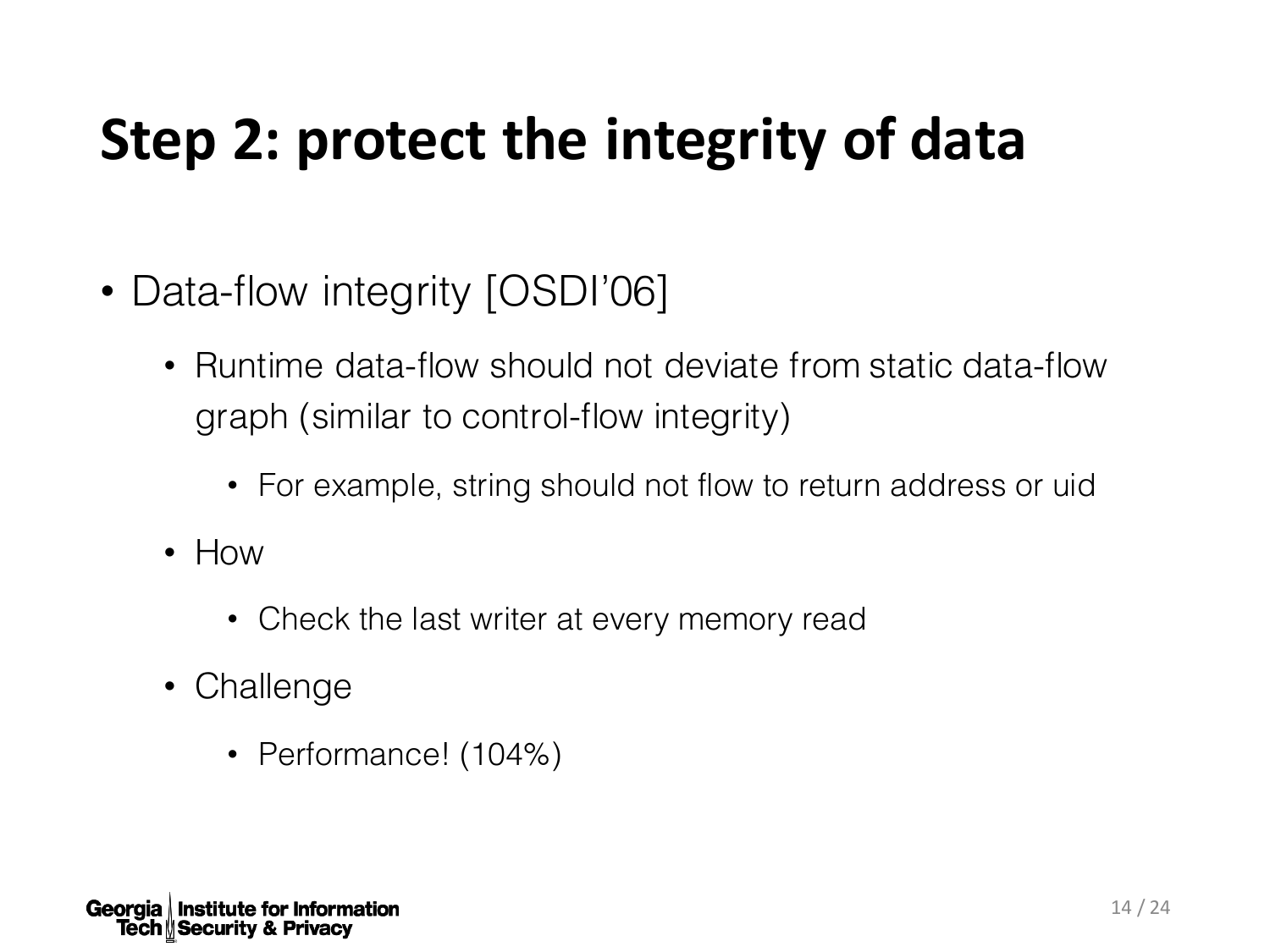#### **How to reduce performance overhead**

• Observation 1: reads are more frequent than writes

• **Check write instead of read**

- Observation 2: most writes are not relevant
	- **Use isolation instead of inlined checks**
- Observation 3: most relevant write are safe

**Write** Integrity Test [S&P'08]

• **Use static analysis to verify**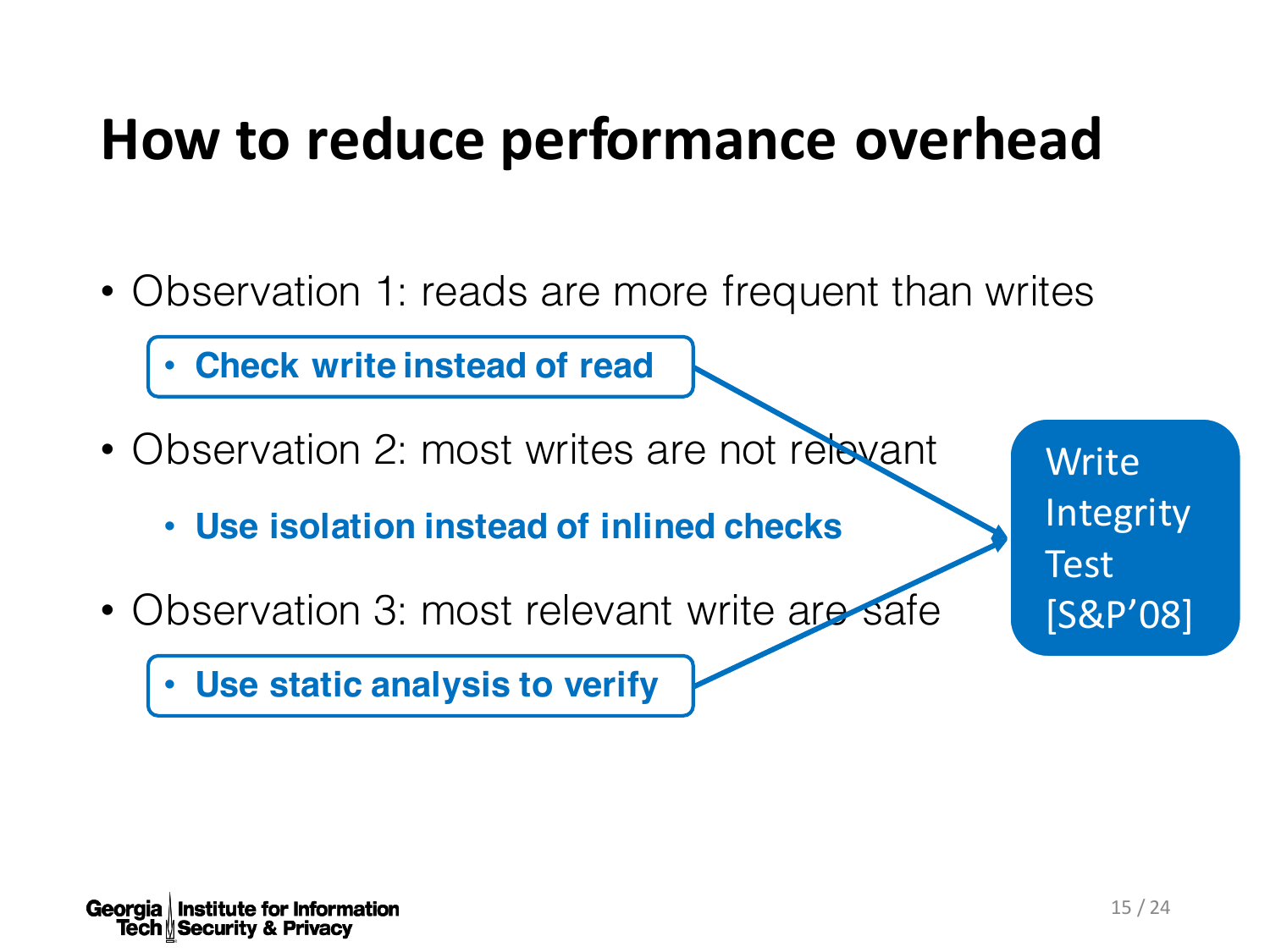#### **Two-layered protection**

- Layer one: data-flow isolation
	- Prevents unrelated writes from tampering sensitive data
	- Mechanisms: segment (x86-32), WP flag (x86-64), access domain (ARM32), **virtual address space**, virtualization, TrustZone, etc.
- Layer two: WIT
	- Prevents related but unrestricted writes from tampering sensitive data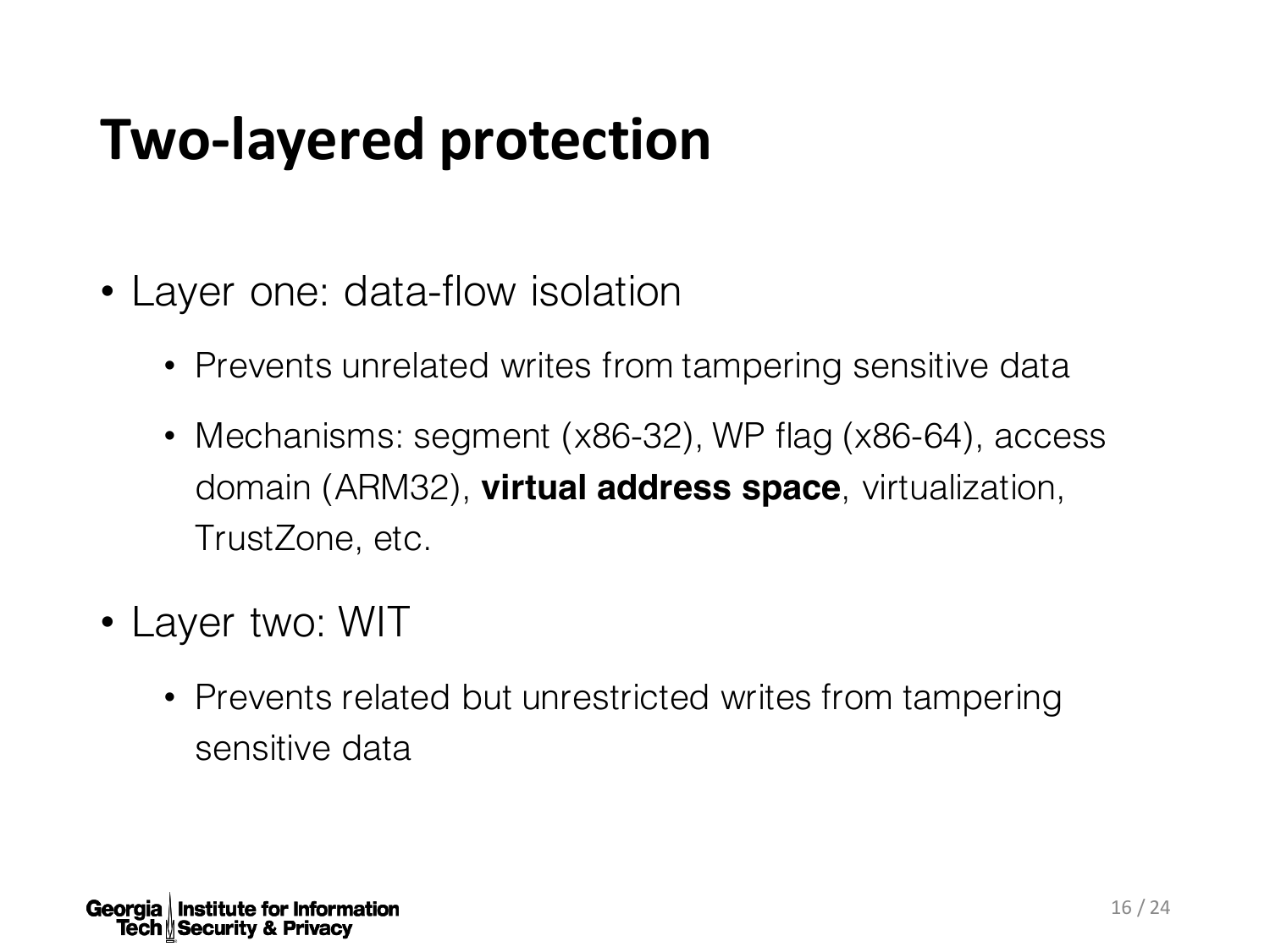## **Additional building blocks**

- Shadow objects
	- Lacks fine-grained isolation mechanisms
	- Sensitive data is mixed with non-sensitive data
- Safe stack
	- Certain critical data is no visible at language level, e.g., return address, register spills
	- Access pattern of stack is different
	- Safety is easier to verify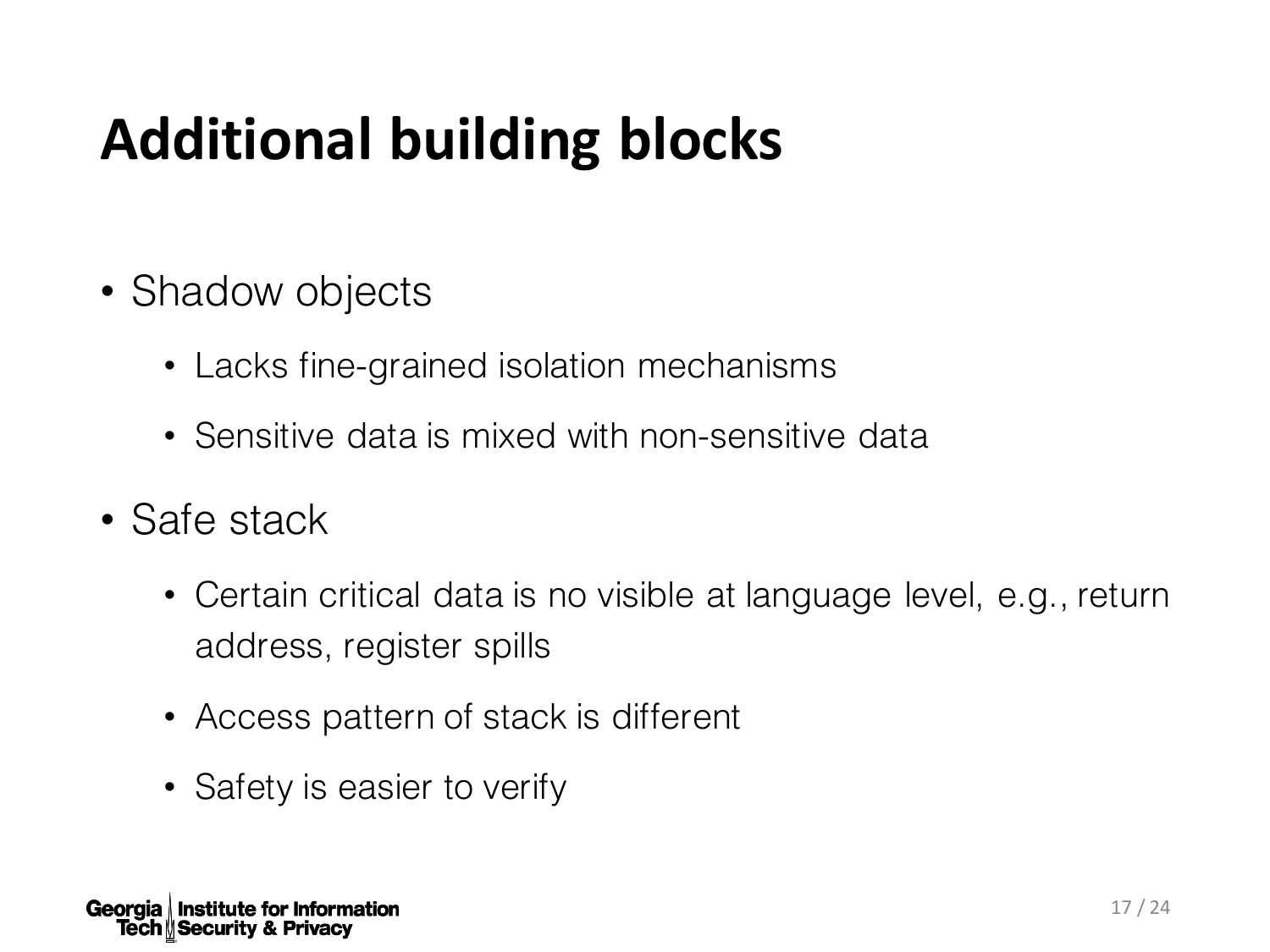#### **Prototype**

- ARM64 Android
	- For its practical importance and long updating cycle
	- Enough entropy for stack randomization
- Data-flow isolation
	- Heap: virtual address space based, uses ASID to reduce overhead
	- Stack: randomization based
- Shadow objects
	- Modified the SLUB allocator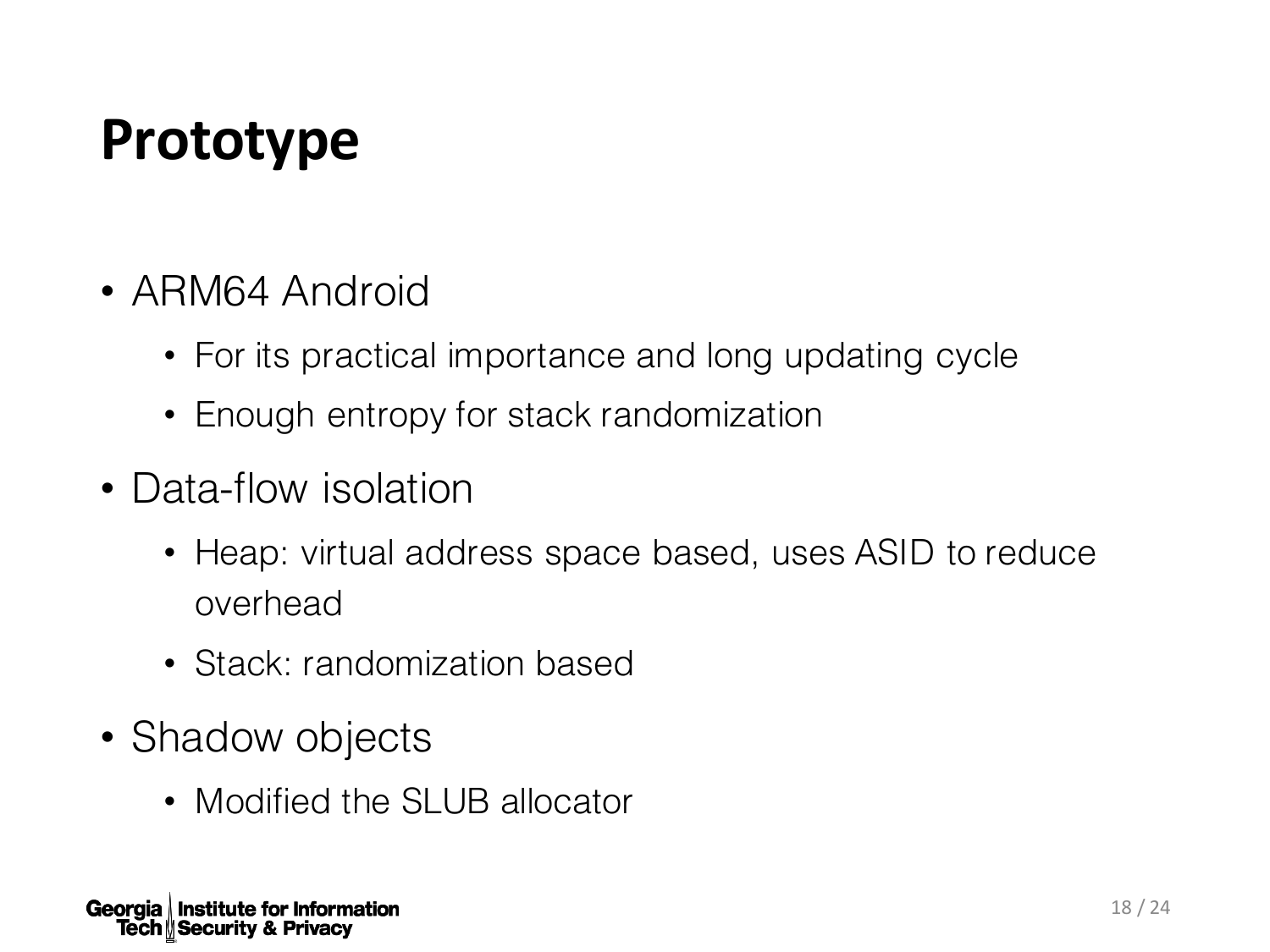#### **Implementation**

- Kernel
	- Nexus 9 lollipop-release + LLVMLinux patches
	- Our modifications: 1900 LoC
- Static Analysis
	- Framework: KINT [OSDI'12]
	- Point-to analysis: J. Chen's field-sens [GitHub]
		- Context sensitive from KOP [CCS'09]
	- Safe stack: CPI [OSDI'14]
	- Our analysis + modifications: 4400 LoC
	- Instrumentation: 500 LoC

Georgia | Institute for Information **Tech M Security & Privacy**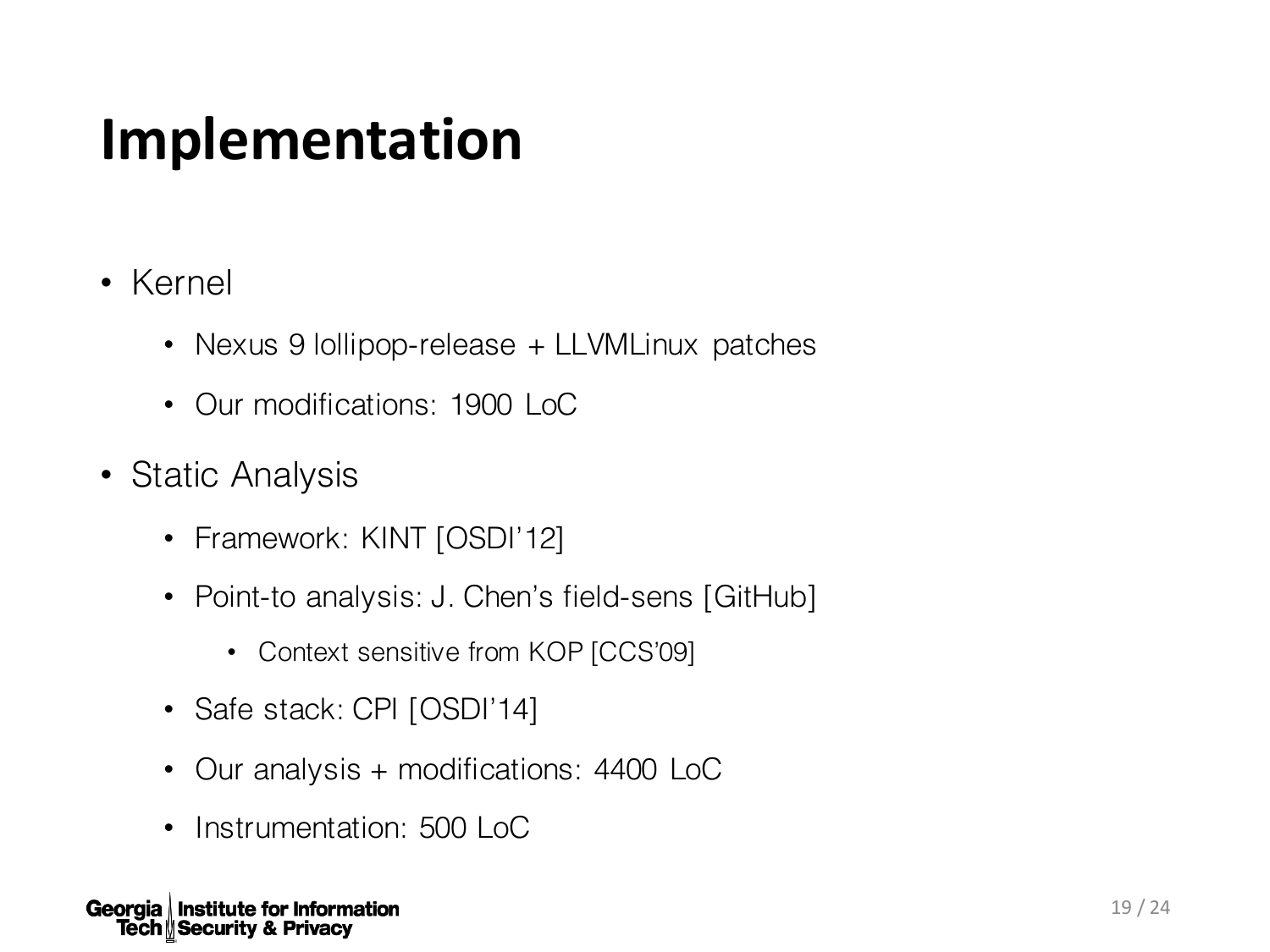#### **How many sensitive data structures**

- Control data: 3699 fields (783 structs), 1490 global objects
- Non-control data: **1731** fields (**855** structs), **279** global objects
	- False positives: 491 fields (221 structs) / 61 fields (25 structs)

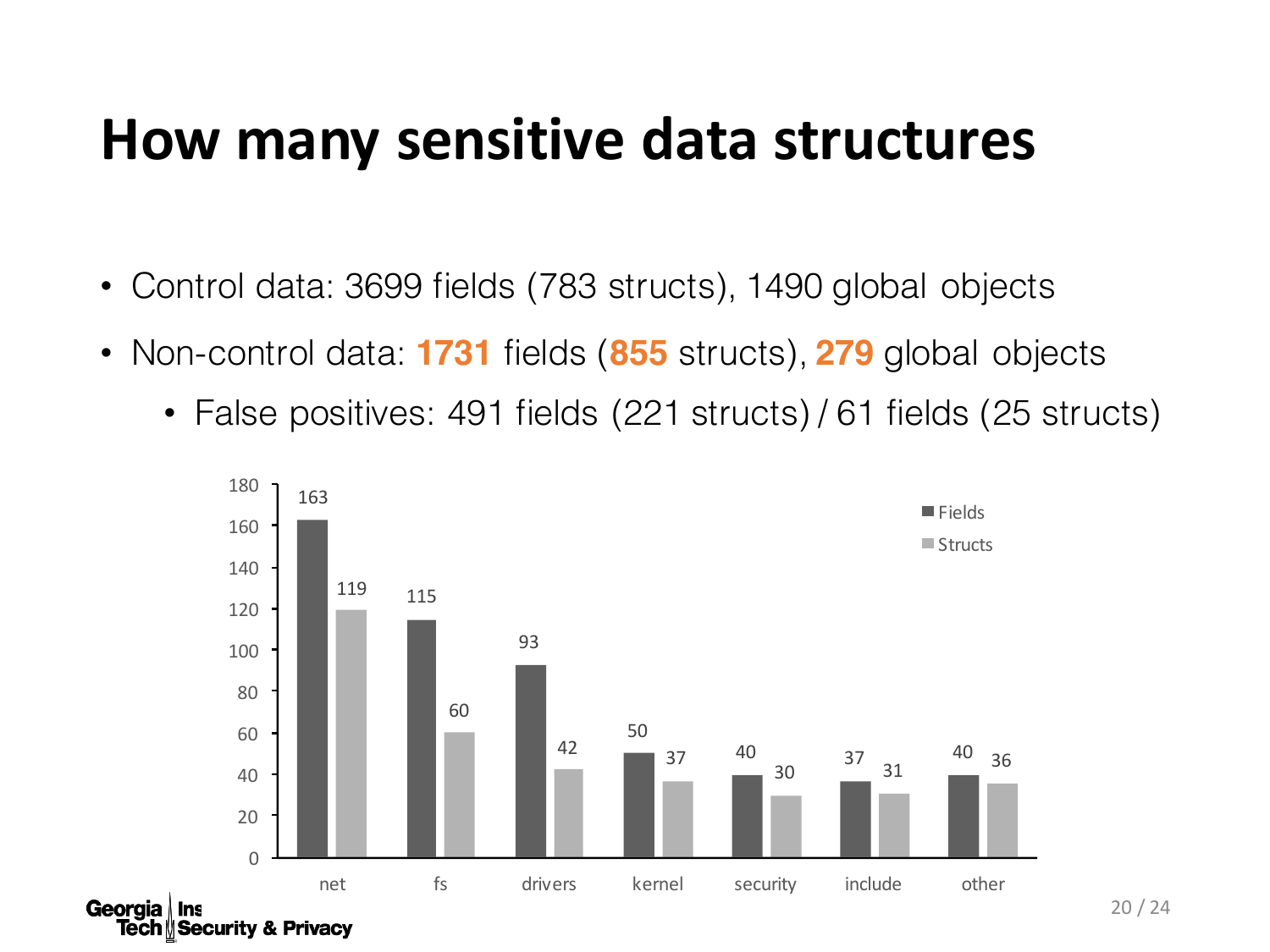#### **How secure is our approach**

#### • Inference

- Sound  $\rightarrow$  no false negatives
- Catch: no semantic errors
- Data-flow (point-to) analysis
	- Sound but not complete  $\rightarrow$  over permissive
	- Improve the accuracy with context and field sensitivity
- Against existing attacks
	- All prevented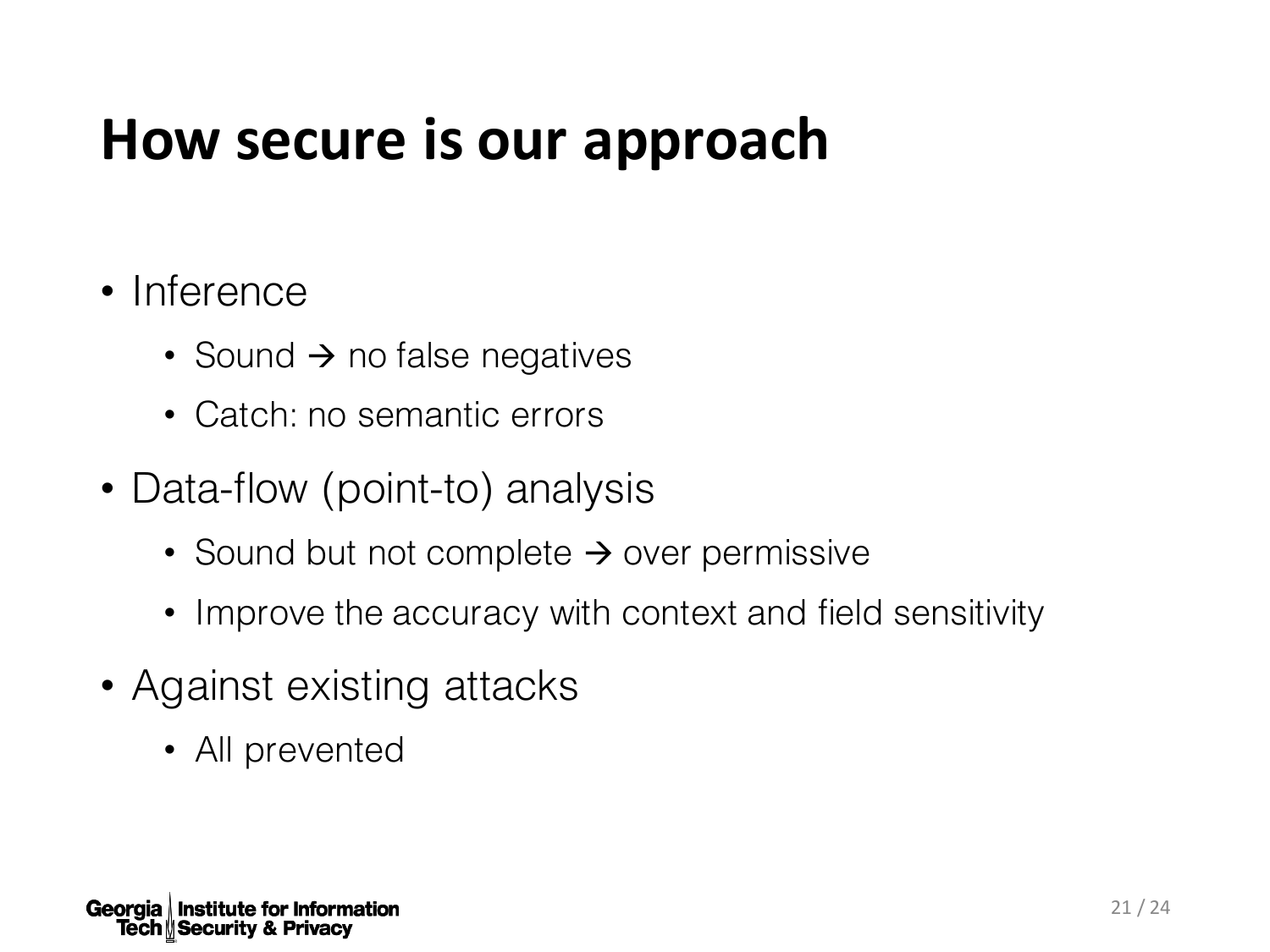### **Performance impact**

- Write operations
	- 26645 (4.30%) allowed, 2 checked
- Context switch
	- 1700 cycles
- Benchmarks
	- LMBench (syscalls):  $1.42x \sim 3.13x$  (0% for null syscall)
	- Android benchmarks:  $7\% \sim 15\%$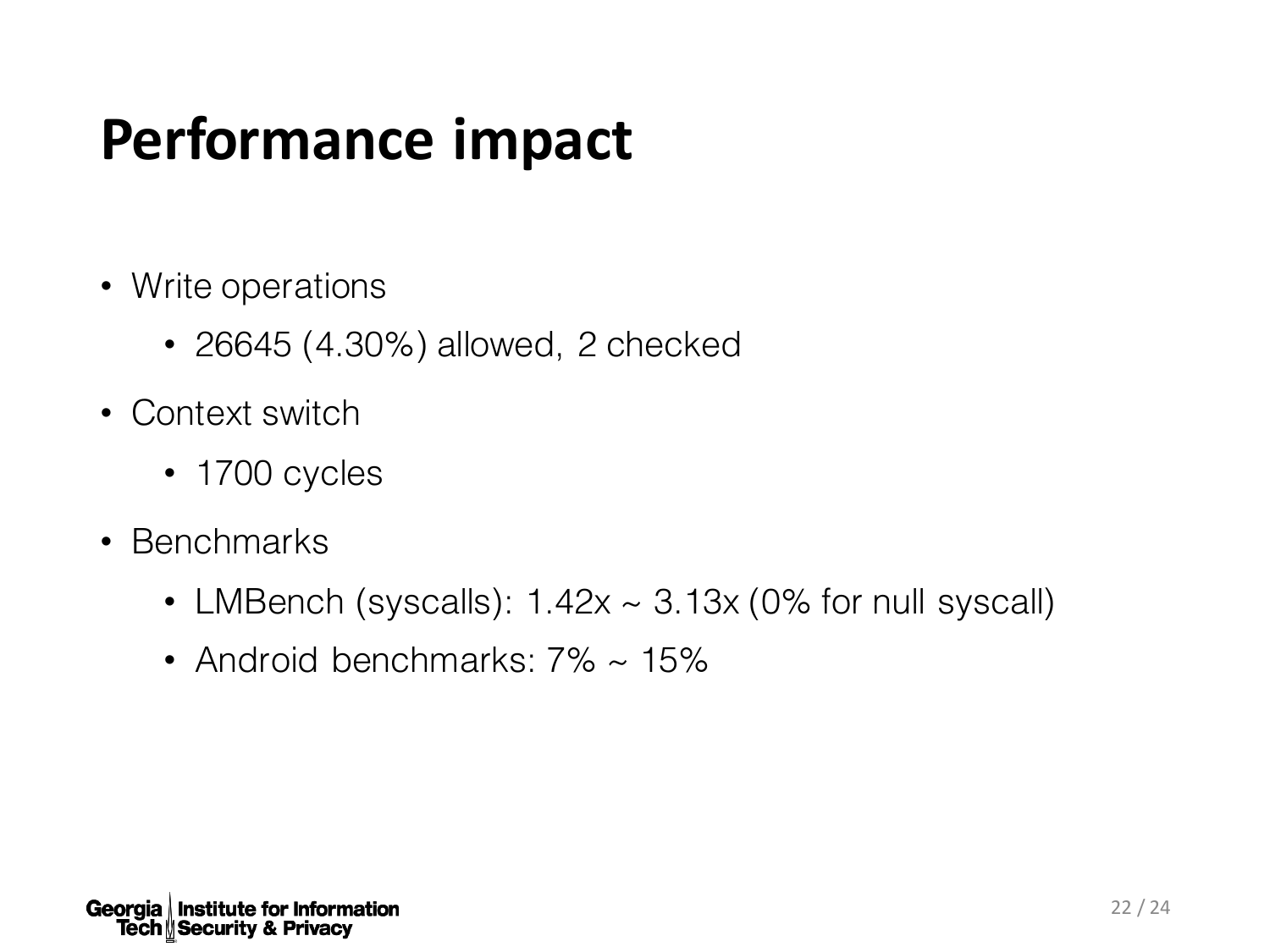### **Conclusion**

- Data-oriented attacks are very practical, especially in kernel
- Leveraging implicit semantics to avoid annotation
- Combining program analysis with system design is a great way to build **principled** and **practical** security solution